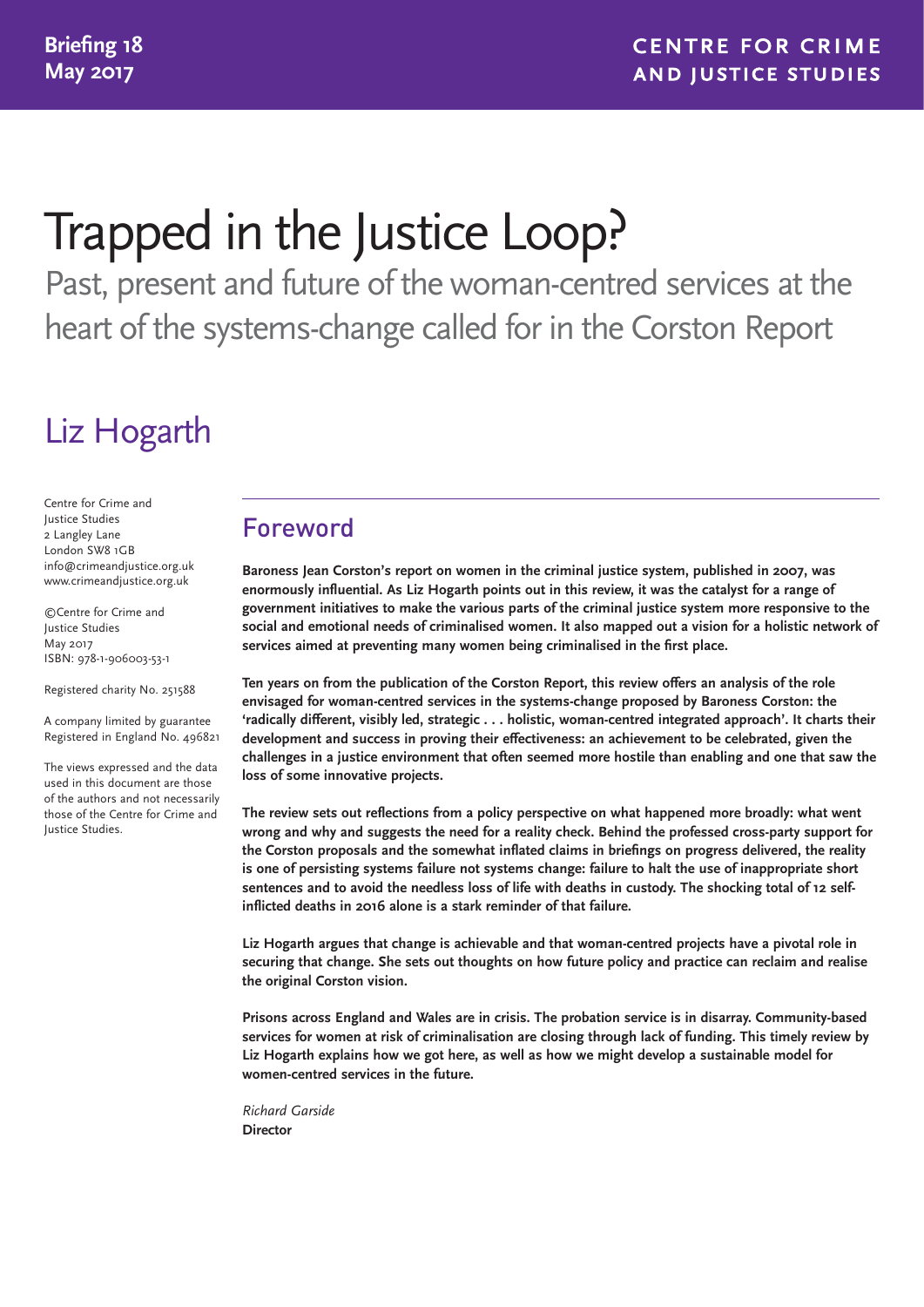- 1 Corston, J. (2007), Corston Report: a review of women with particular vulnerabilities in the criminal justice system, London: Home Office 13 March, p70-71.
- 2 TWP (2005), £9.1 m funding for holistic women's demonstration projects; announced by HO minister Patricia Scotland 17 November, HL Deb cols ws 99-101.

The Corston Review<sup>1</sup> was initiated amidst the growing sense of outrage at increasing numbers of women dying in custody. External pressure grew with disquiet voiced by people like the Cheshire Coroner, Nicholas Rheinberg following a series of inquests into six deaths in custody in HMP Styal within a 13 month period: 'I saw a group of damaged individuals committing for the most part petty crime, for whom imprisonment represents a disproportionate response'.

Baroness Scotland's ministerial statement on 28 March 2006 on the commissioning of the Review included a commitment to learn lessons from the deaths: 'The review will be focused on those women in whom a multitude of risk factors coexist and which could lead them to harm themselves in prison'. Furthermore, it 'will profile the characteristics and histories of some of the women who have died in custody in recent years and look at the pathway through the criminal justice system that led them to that point'.

The Review took the opportunity to look in detail at what was happening to cause so many women to get sucked into the CJS who should not have been there in the first place: in particular women receiving short and repeated custodial sentences for petty offences, who often had issues around mental health or dual diagnosis, (coexisting substance and mental ill health). The report called for 'a fundamental re-thinking about the way in which services for this group of vulnerable women, particularly for mental health and substance misuse, are provided and accessed'. 'Prison is being used to contain those for whom there is no proper provision outside prison, or who have already been excluded from society'.

There were then, two clear elements to the systems change called for by the Corston Review. It was not only seeking internal systems change within the CJS; but crucially also set out the need to go up-stream, putting prevention firmly on the agenda in demanding a focus too on women 'at risk of offending' and wider system failures: 'Much more needs to be done to divert low-level offending women not just from court but also from prosecution'. This represented a significant policy shift. Coupled with the insistence on the need for a gender-specific response, – putting the woman-centred model at the heart of the systems-change required – it signalled the intent to look outside of the CJS for solutions to stemming the flow into custody.

The call for an expanded network of holistic women's projects, building on the work of the Together Women Programme (TWP) (2005)<sup>2</sup> was pivotal to the argument that it is patently wrong that women experiencing severe and multiple disadvantage (SMD) and often repeatedly failed by health and social care systems, should only get attention, support and a policy focus once enmeshed in the CJS. It is pertinent to note that the specification for the five TWP women centres, aimed at diverting women 'at risk' as well as 'reducing re-offending', was based on two wellestablished centres: Calderdale WomenCentre, which had a long established track record in supporting women's complex and often healthrelated needs in the community and Asha women's centre, set up by Jenny Roberts, a Chief Probation Officer, who had direct experience of the limitations of a CJS-only response to women, given the extent of unmet health needs. The design of the TWP model challenged the unhelpful 'woman offender' label that risked defining women by their offending alone, as if they were somehow a different species from other women in the community affected by poverty, violence, health and other social inequalities, in need only of CJS interventions to change their 'bad' behaviour. Grappling with how best to define 'at risk' inevitably threw up challenges; but recognition that the solution for women who should not be in prison lay with gender-sensitive mainstream services in the community and not the CJS was crucial. It opened up the potential to achieve the systems change needed. A singular focus on the CJS alone was seen as insufficient: once caught up in the justice loop of courts, probation and prison, the limited range of noncustodial sanctions quickly run out in the face of repeat low level offending, making short repeat prison sentences almost inevitable.

#### Leverage at last?

The Corston Report really did seem to have the potential to be a game-changer. In the early stages of implementation of the accepted recommendations a number of factors fuelled hopes that substantive changes to policy and practice were possible. Strong leadership and a ministerial champion upped the profile of women. Strong and influential women like Patricia Scotland, Fiona McTaggart, Vera Baird and Harriet Harman gave the Corston agenda additional leverage across government departments, making it easier to gain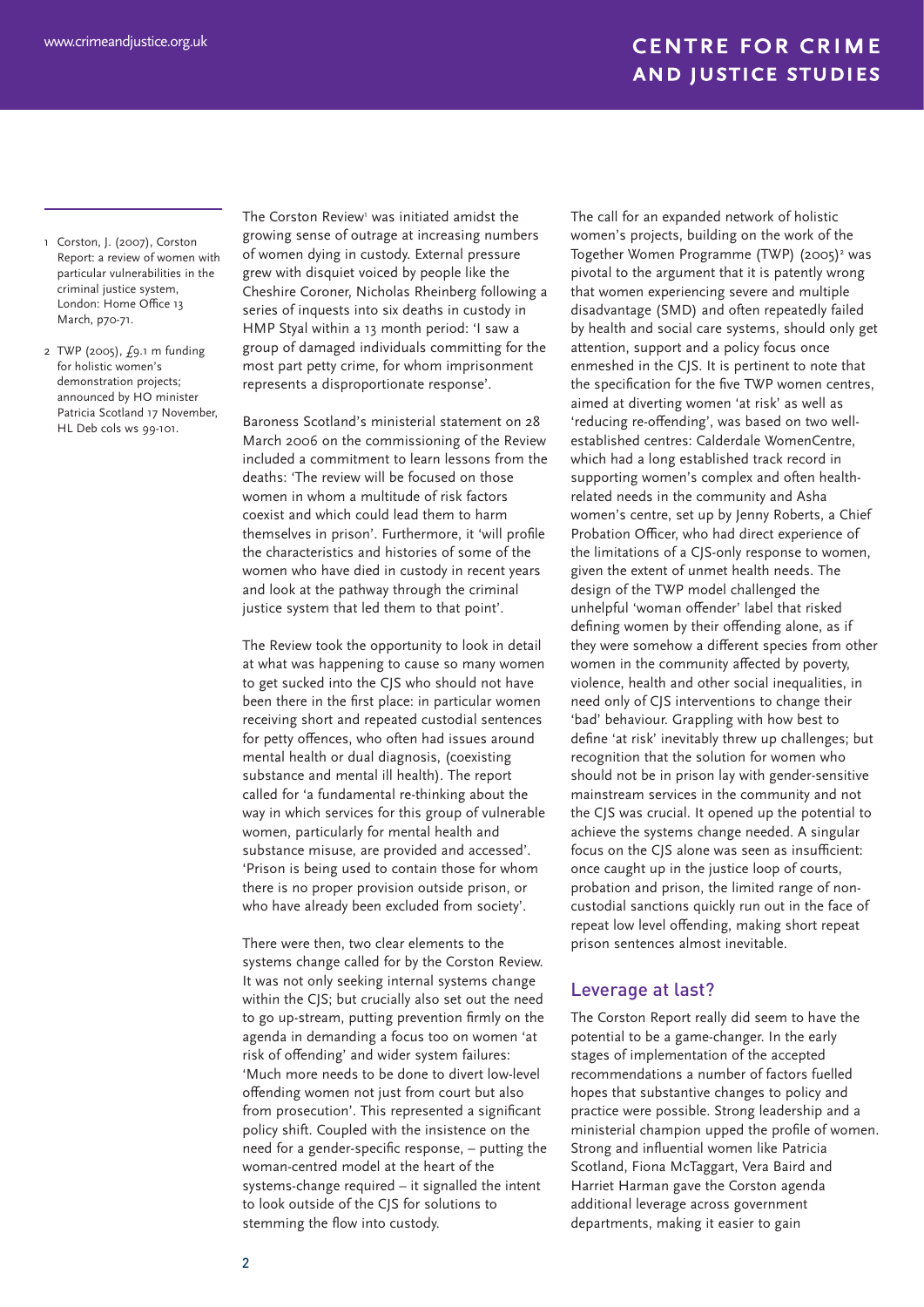- 3 Fawcett Commission on Women and the Criminal Justice System (2009), 'Engendering Justice – from policy to practice', Fawcett Society, May.
- 4 Dylan, B. (1975), Simple Twist of Fate, second track on Blood on the Tracks album, Bob Dylan, released January 1975.

commitments and cross-departmental join up. Unlike the light touch predecessor to the Corston proposals – the Women's Offending Reduction Programme – systems were put in place to drive delivery:

- a detailed National Service Framework published in May 2008, with measurable strategic outcomes tied into the Ministry of Justice Departmental Strategic Objectives;
- central oversight of local delivery;
- an Inter-Ministerial Group under-pinned by a cross-departmental officials' strategy group.

All this was held to account by open monitoring and regular reporting to parliament.

The securing of specific ring-fenced funding for voluntary sector holistic woman-centred services was a major score and change-enabler: initially with the £9.15m for the TWP demonstration projects in 2005 and then the £15.6m to expand and strengthen the network of women-specific services, a key Corston recommendation. Harnessing external forces brought additional benefits in maintaining pressure and momentum to the work. The innovative partnership, established in late 2009, between the Ministry of Justice and the group of charitable trusts and foundations in the Corston Independent Funders' Coalition with the Women's Diversionary Fund not only brought in additional funds and much needed grant-giving expertise but also an additional level of accountability to bear that increased leverage on some officials who had previously seemed to have little appetite for giving women a greater profile.

The Fawcett Commission between 2004 and 20093 had maintained a helpful long-term pressure on the National Offender Management Service (NOMS) to ensure that its focus remained steady. The Fawcett Society itself was a key source of support for the Women's Policy Team in its work to ensure NOMS had a grasp of the 2006 Gender Equality Duty: countering the often quoted phrase 'but women are only 5% of the prison population' that was seemingly taken by some as a kind of indicator of the level of attention these women merited. Looking beyond the CJS in developing a collaborative approach to policy and practice with experts from the women's sector and academic researchers brought energy and fresh thinking to strategy. The

declared cross-party support for the Corston Report also created some optimism for longevity and hope that what the ministerial Champion, Maria Eagle, termed the start of 'a long-term sustainable strategy for change' could really prove to be just that.

#### Unforeseen impact of 'a simple twist of fate'4: the peculiar case of the 'women at risk' disappearance

While there was a real sense of momentum in progressing the initial cross-government threeyear programme of work detailed in the National Service Framework, implementation of the 'women at risk of offending' element of the strategy faced challenges from the outset. Sometimes it can be a relatively small departmental change that can have a major adverse impact and throw an initiative off course: the simple twist of fate not always foreseen by mundane risk management. Thus it was that the 'women at risk of offending' element – the prevention component – was dealt a severe blow even before the implementation of the Corston agenda got underway. The dual strategy – stemming the flow and reducing the number of women in prison – both essential to achieving the systems change goal, came under single ownership in the Home Office. The syphoning off of prison and probation responsibilities from the Home Office to the newly created Ministry of Justice in 2007 ended that. Strategic leadership on women's policy and the Corston implementation was despatched, along with NOMS (Prisons and Probation) to join Courts, becoming embedded firmly within 'Justice'. Reducing the number of women entering the criminal justice system remained the first priority in the National Service Framework for Women Offenders (not 'women at risk'); but the split meant that some of the areas in the Home Office key to stemming the flow, such as policing, community safety, drugs and the Violence against Women and Girls Strategy, would be harder to influence at a distance or might slip off the Ministry of Justice's radar.

There was a valiant effort by the newly created cross-departmental Women's Unit to secure some traction for the work needed upstream to stem the flow of women into the CJS and to widen strategic ownership. The support of the Cabinet Office's Social Exclusion Task Force was enlisted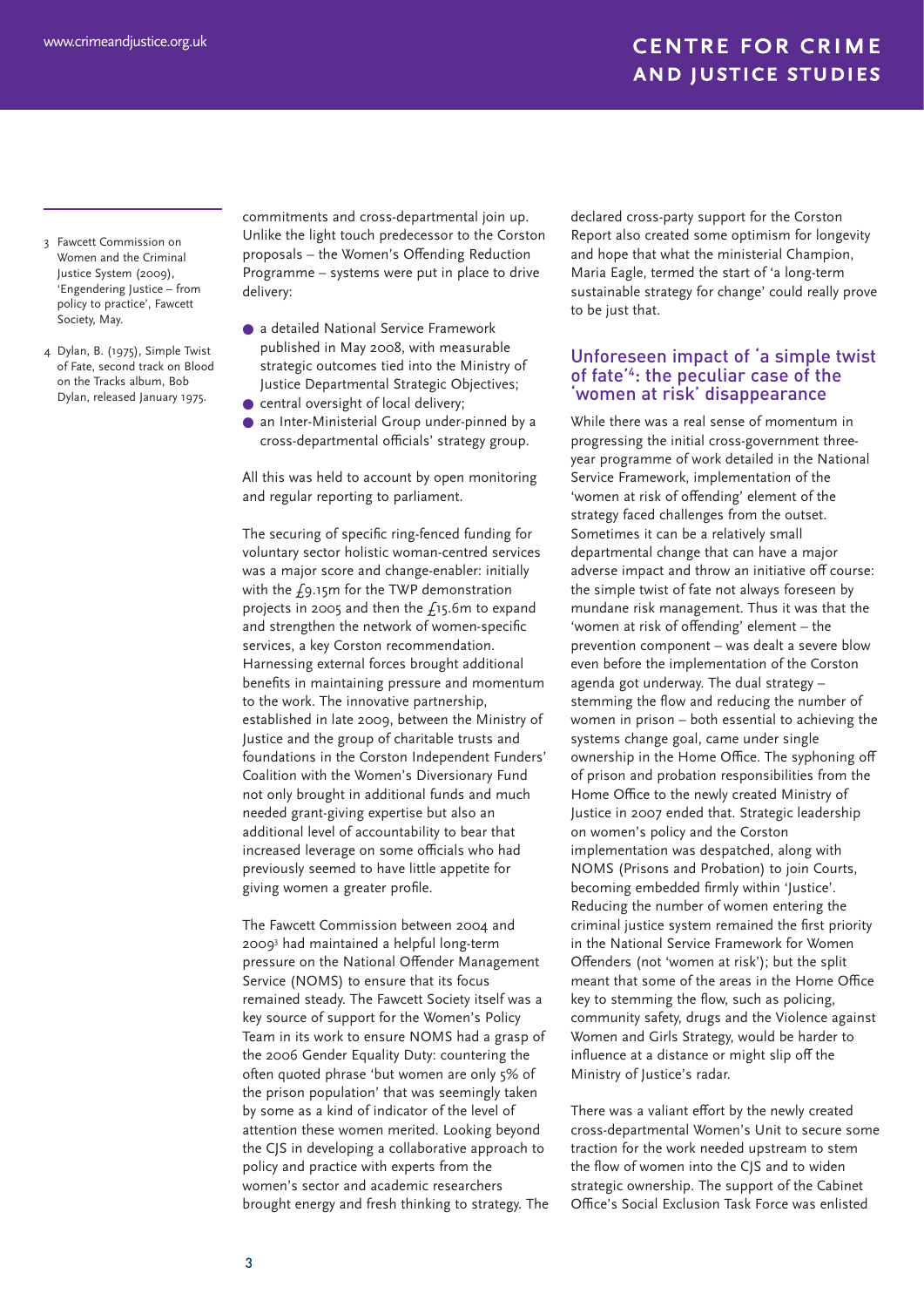- 5 Social Exclusion Task Force (2009), 'Short Study on Women Offenders; Social Exclusion Task Force', London: Cabinet Office, p. 3.
- 6 Department of Health ' (June 2009), The Health ' and Personal Social Services Programmes, p163.

and, drawing on the expertise of the established voluntary sector women-centred services, it produced a model for early intervention that sought to develop a more systematic approach to linking women into mainstream services and support at their first point of contact with the CJS.5 It highlighted that:

*… in delivering systematic change there is great value in complementing existing provision with earlier, intensive and tailored support. By building on the most exciting existing practice and by using initial contact with the CJS as an opportunity to identify and engage women with complex problems much earlier on, there is an opportunity to further improve outcomes for women offenders and their families and to ensure early and effective provision for those at risk.*

The proposed model inevitably had its limitations. The aim to divert women at the first point of contact with the CJS, and to curtail further progression through the system, reflected the reduced policy levers available to the MoJ. Its reach could not extend to preventing women at risk entering the CJS. An attempt to help stem the flow of women was the best the MoJ could offer. It could not leverage the social policy change needed for the prevention agenda that would see 'women at risk' in the community better supported and mainstream public sector services offering improved, appropriate, well-coordinated gender sensitive responses.

The systems change required for prevention was clearly identified. The aim of the MoJ's Women's Diversionary Fund was 'to ensure early and effective provision for vulnerable women in the community' by increasing capacity and coverage of holistic woman-centred services. The National Service Framework flagged the intent to look to 'the need to create adequate services in the community to meet these women's needs, including detoxification and mental health services' and 'any necessary re-allocation of funds from custody to community'. (The re-allocation of resources from prison budgets to non-CJS community services being dependent on achieving reduced numbers of women in prison: something hardly likely to enthuse or incentivise NOMS' implementation role). As the lead on delivery, the MoJ simply was not in a position to make these changes happen.

Work on scoping the project would, though, have at least explored ownership of and responsibility for the problems needing resolution – outside of the CJS – and helped identify the role of women's services in fostering relationships and facilitating change. It would have set out too the clear delineation needed between 'support' and 'justice'. Unfortunately the opportunity presented by the SETF model to at least expedite progress on early intervention and diversion and to build on the expertise of the women's sector, putting them at the heart of the model, was lost with a change to the Head of the cross-departmental Women's Unit in 2009. The proposed model was immediately parked, and then abandoned.

A further barrier to progress emerged in addressing the Corston health recommendations. The MoJ's interface with the Department of Health was between NOMS and Offender Health where focus on improvements tended to be within the custodial environment. Negotiating strategic outcomes became mired in delay. The vital work on diverting women at the first point of contact with the CJS was transferred for consideration under the wider brief of *The Bradley Report* on mental health and learning disabilities in the CJS; but that took until April 2009 to complete. Other health recommendations were not progressed at all. Well into 2009, there were mere aspirational statements of intent rather than tangible commitments with time-lines for delivery from the Department of Health. For example:

*The Department is responding positively to the health recommendations contained in the Corston Report. The Offender Health and Social Care Strategy will have a distinct pathway for women in contact with the criminal justice system and will look at improvements in health provision throughout the process, including at arrest and in court, as well as more generally in the community6*

As a result of the challenges and missed opportunities, stemming the flow, a fundamental strand of the dual strategy needed to realise the Corston vision, was not progressed. By 2009 it was, in effect, lost altogether. Instead, the focus was firmly only on the more entrenched end of the CJS: the world of courts, probation and community orders as 'tough alternatives to custody' and embedding holistic women's services into the system as a component of the 'tough alternatives'.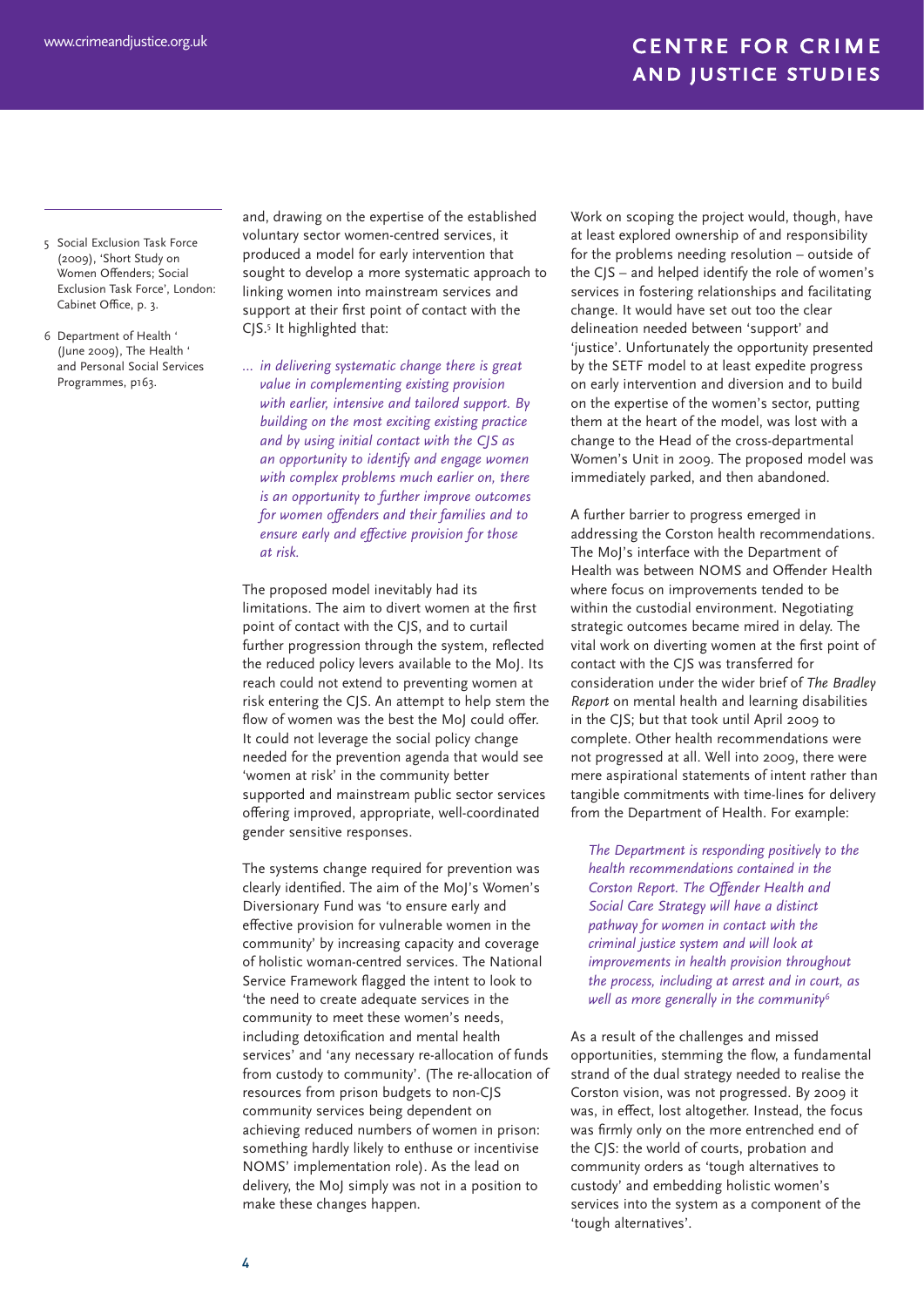7 Stewart, L. and Gobeil, R. (2015), 'Analytical Summary: Effective Interventions for Women Offenders, A Rapid Evidence Assessment', NOMS, p2.

#### 'Justice Loop' constraints: 'lockdown' on systems change?

Despite the cross-party support for the Corston Report and claims from NOMS as recently as July 2015 that the government 'has since adopted many of the Report's recommendations',7 concerted, coordinated efforts to implement the majority of the accepted recommendations had stalled by 2010. The mechanisms to drive delivery, the inter-ministerial group, the strategic framework, and departments held to account through external scrutiny by regular reporting to parliament all disappeared. Commitments aimed at improving women's community provision – like the  $f_2$  million allocated to develop enhanced bail accommodation and support and redesigning Approved Premises to actually meet the specific needs of women – failed to materialise. There has been some *ad hoc* small scale activity, including some continuation of the Corston 'joined-up integrated approach' such as that initiated in the Manchester area. This has now been re-branded as the MoJ testing out the exciting 'whole systems approach' for women in contact with the CJS. Building on previous good practice this approach is going quite well, albeit with a less wellresourced and diluted role for women's services; but could hardly be described as 'systems change'. Funding for the women's projects was extended for a period too, to support the work on 'alternatives to custody'.

A singular focus on trying to halt the imprisonment of low risk women offenders by changing the internal workings of the CJS was never going to achieve the systems change required. Well before the Corston Review, the prevalent premise was that the solution to cutting the over-use of short prison sentences for women whose offending did not merit custody lay with the judiciary. Targeting efforts towards increasing awareness of gender specific needs by probation and the judiciary, improving court reports and the range of community options for women, so the argument went, would influence the judiciary to have greater confidence in and opt for community orders as 'alternatives to custody' in place of short prison sentences. The Women's Offending Reduction Programme (2004) and the TWP demonstration projects (2005) reflected and tested out this premise.

Some advocates for change in the treatment of women in the penal system challenged the premise early on and research and analysis

proved them right. The locus for change has to be outside of the CJS: it cannot rest with the judiciary; it is not within their remit. As the 'keeper of the law' on behalf of society, the role of the judiciary is to punish the 'transgressor': the offender who has broken the law. However sympathetic towards a woman offender who has been failed by health and social care systems, or impressed by the support offered by a holistic women's project, there has to be a punitive element to the sentence. That was the clear message from magistrates captured in the TWP evaluation: they just could not see attendance at a women's centre as an 'alternative to custody'. Carol Hedderman's *Empty Cells or Empty Words* provides a comprehensive and cogent analysis of why looking to magistrates and judges to be agents of change within the existing sentencing framework and without restricting sentencing powers simply cannot alone achieve the sought decrease in short prison sentences and actually risks net-widening and up-tariffing.

Remaining caught up in the 'justice loop' with the lead role resting with the MoJ and NOMS risks losing sight of the key concern identified by the Corston Review, supported by cross-party agreement, that prison remains a disproportionate and inappropriate response for many women. It is easy to get caught up in the rhetoric geared to reassuring the judiciary and public, without pausing to ask exactly who are all these women whose offending poses such a risk that community orders need to be 'tough', 'robust' and 'punitive' with additional coercive requirements such as tagging and curfews. That may be so for some; but surely not those petty offenders described by Corston as in need of decent mental health support, safe housing and long-term help in dealing with deep-seated traumas, where such disproportionate requirements would make breach inevitable? Or those victims of modern day slavery who are the Prime Minister's priority: those migrant women who are victims of trafficking or forced labour languishing in prison because of failure to identify them at the point of arrest?

#### 'Justice loop' impact on the woman-centred services

The holistic woman-centred services, the cornerstone of the Corston systems change, have not fared well within the confines of the justice arena. The rapid progress achieved with the ring-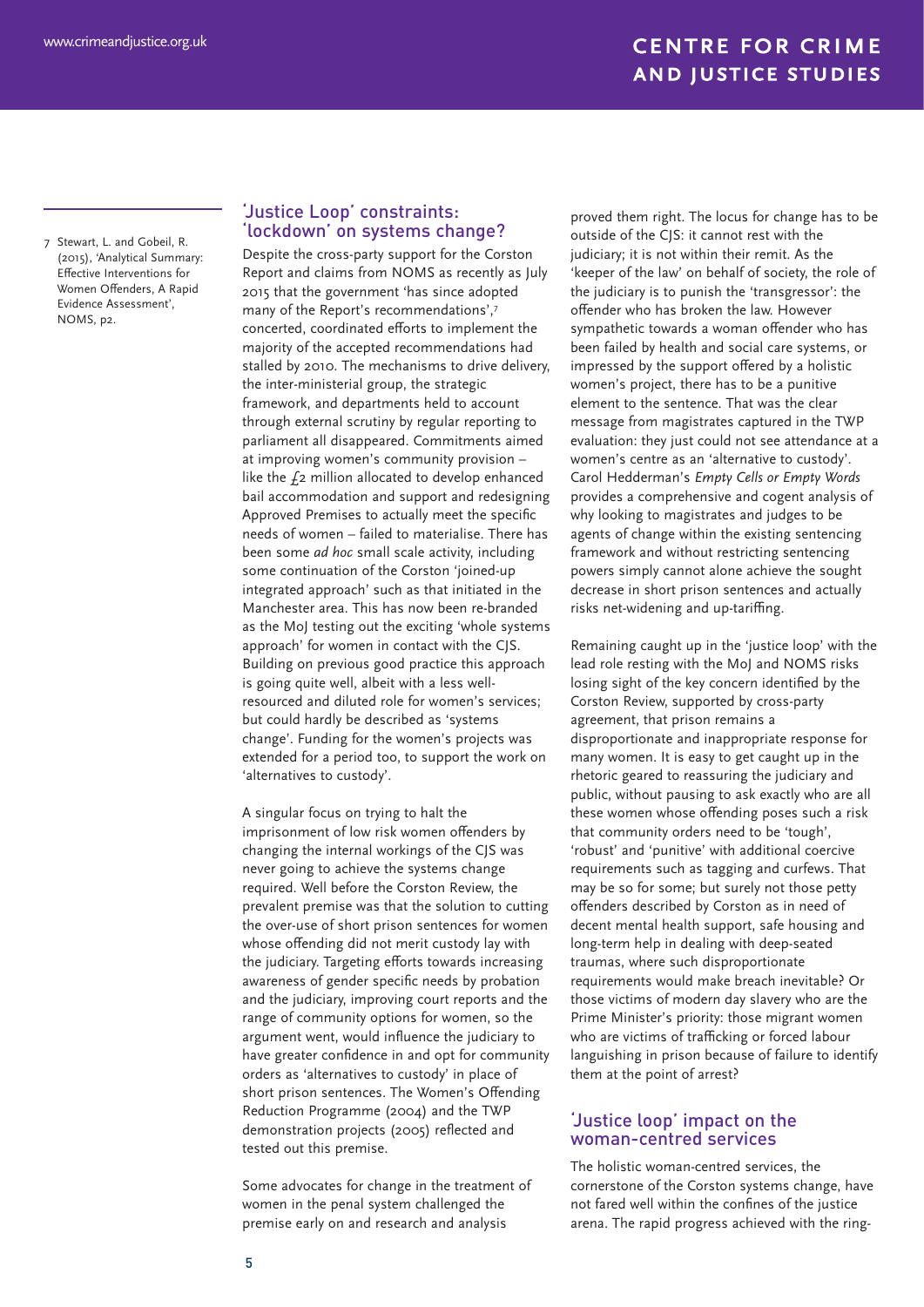- 8 Ministry of Justice (2011), Diverting Women Away from Crime: Guide to the Women's Community Projects; London: Ministry of Justice January.
- 9 Gelsthorpe. L and Hedderman, C. (2012), 'Providing for Women Offenders: the risks of adopting a payment by results approach', *Probation Journal,* 59:374.
- 10APPG on Women in the Penal System (2016), *Is this the end of women's centres,* Howard League.
- 11 Justice Data Lab (May 2015), 'Re-0ffending Analysis: Women's Centres Through-out England', London: Ministry of Justice.
- 12 Noble, A. (2009), *We Have to Stop Now,* Peccadillo Pictures.
- 13 Bromley Briefings (2016), Prison Fact File, autumn.
- 14 Hedderman, C, (April 2012), 'Empty Cells or Empty Words: Government policy on reducing the number of women going to prison', *Criminal Justice.*
- 15 Ministry of Justice (2016), 'Women in the CJS 2015', updated in November 2016 a Section 95 publication.
- 16 Ministry of Justice (2017), Prison Population Stats w/c 5/3/17.

fenced Women's Diversionary Fund (WDF) saw the creation of a network of 40 women's community projects by 2010,<sup>8</sup> including many that were small and new to the CJS world. All needed time to develop; support in building the infrastructures needed to meet increased demand and in creating effective data capture systems and help from NOMS to champion and embed the model at local level, securing stable funding streams from local mainstream services too. However, once funding was delegated to NOMS in 2010 and it was no longer held to account through the strategic framework, the vital protection was lost. Support from the centre dwindled and interest focused solely on NOMS' remit: offenders, not those at risk of offending. The onus shifted onto the projects being required to prove they reduced re-offending.

The 'justice loop' and the focus on 'alternatives to custody' at least meant funding for the women's projects continued through to 2013; but at that point NOMS chose to devolve commissioning of women's services to Probation Trusts. There was no requirement to keep funding the WDF projects or to maintain the integrity of the holistic womancentred approach. A number of projects had their funding cut, some of those new to the CJS folded and others struggled with requirements from Trusts to extend their reach to cover an entire probation area. There was no attempt to extend the network of projects to fill gaps in coverage.

The even more devastating impact of NOMS' decision to leave women's projects to battle for funding in the competitive market with the Transforming Rehabilitation (TR) payment by results model (PBR), despite clear warnings that women would fare badly,<sup>9</sup> is well-documented.<sup>10</sup> It is ironic, given NOMS' lack of commitment to the women's projects, that they did indeed prove their worth by NOMS' criteria. In May 2015, the MoJ's own Justice Data Lab confirmed that women's centres had evidenced their impact on reducing re-offending with statistically significant results.11 Their value is clearly better appreciated by the Probation Inspectorate. 'In recent years, dedicated funding for women has virtually disappeared and so the future of some services, and in particular those provided by Women's Centres, was in doubt. The Inspection found cases where Women's Centres had been pivotal in turning women away from crime and helping them to rebuild their lives'. The Inspectorate said in September 2016. It added: 'These centres need

recognition, support and funding so that they can continue to help these women and make communities safer'. The iconic Asha Women's Centre, key in informing the model for women's community projects closed in early 2017. Others are unlikely to thrive or survive if they remain in the 'justice loop' under the control of NOMS' new incarnation, HM Prison and Probation Service.

#### 'We have to stop now'12

Ten years on from the Corston Report and nothing has really changed: prison still remains a disproportionate and inappropriate response for far too many women. The fixation with internal tinkering with the CJS within the 'justice loop' has achieved nothing. From 2002 to 2016 the overall numbers serving short sentences have remained the same. The use of community orders has actually gone down. In the 12 month period from May 2015 to June 2016, 70% of women entering custody were sentenced to six months of imprisonment or less.13 Back in 1993, only a third of women received such sentences.14 The percentage of women sentenced to 12 months imprisonment over the last decade each has remained stable at around 25 per cent. Eighty four per cent of women entering prison have committed non-violent offences.15 Optimism that the introduction of the 'no real prospect (of custody) test' (Schedule 11 of the Legal Aid, Sentencing and Punishment of Offenders Act, 2012) would slash the numbers of custodial remands proved unfounded. The anomaly remains that around 50 per cent of women remanded in custody do not go on to receive a custodial sentence, or are acquitted. The relatively recent small drop in the women's prison population is welcome – it had dropped to 3,844 in February 2016; but crept back up to 3,953 at the beginning of March 2017<sup>16</sup> – but cannot be attributed to greater use of 'alternatives to custody' and is hardly a cause for celebration. There is a risk too that any downward trajectory will be reversed as a result of the drastic cuts to community drug services currently underway.

Over ten years ago deep concern about women's deaths in custody was pivotal to the decision to embark on the Corston Review: urgent change was needed. The situation now is much worse and shockingly so. In 2016 there were 22 deaths; 12 known to be self-inflicted and 6 still awaiting classification. The women who have died are chillingly similar to those described by the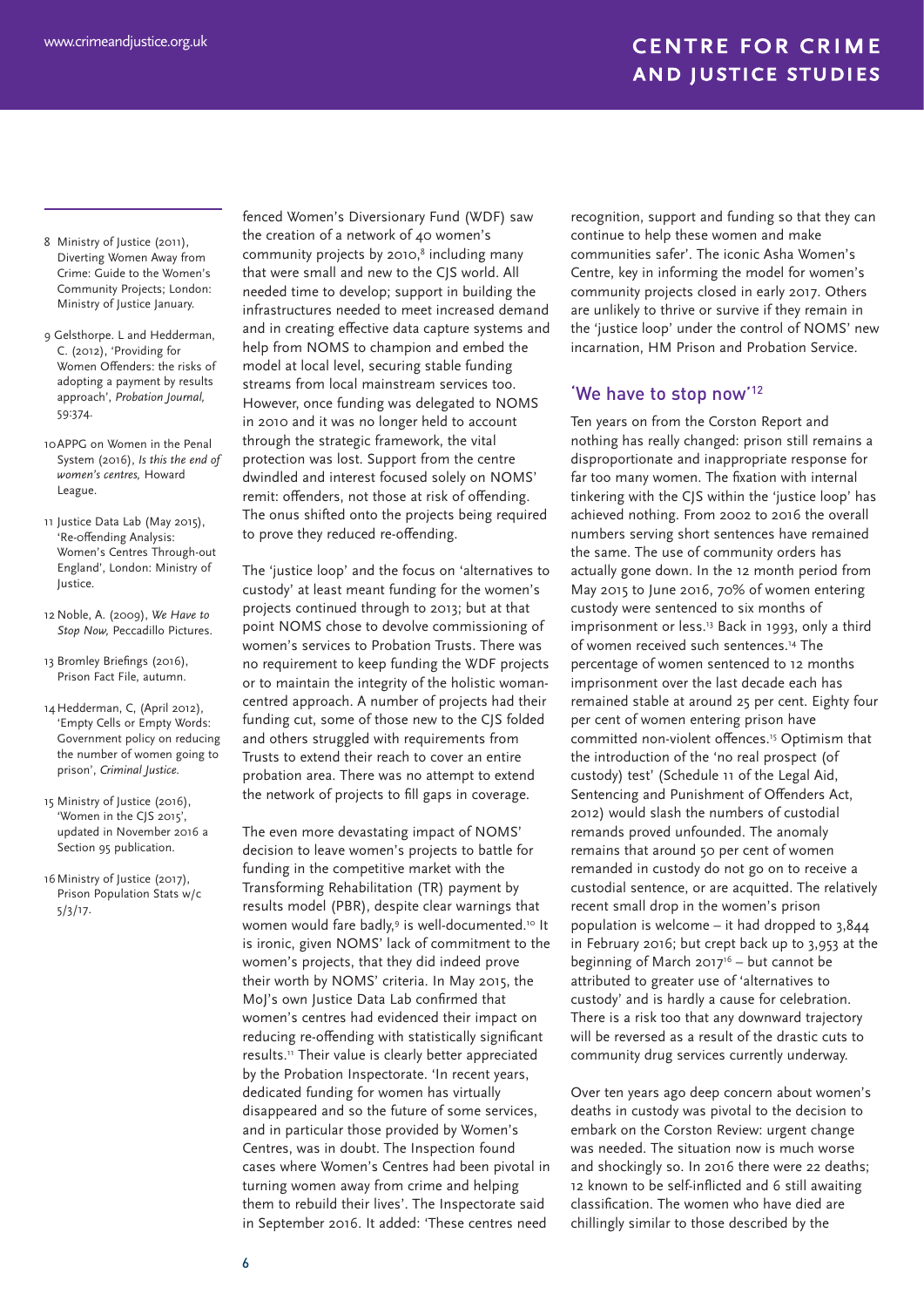- 17 INQUEST (2014), 'Preventing the Deaths of Women in Prison: the need for an alternative approach and INQUEST's monitoring service, Deaths in Custody figures', 2016.
- 18 Ministry of Justice (2016), 'Women in the CJS 2014 and 2015', updated November 2016 a Section 95 publication.
- 19 Together for Mental Wellbeing (2016), *Rotherham Pathways Project: part of the T2A Alliance Pathway Programme.*

Cheshire Coroner17, and those identified in the Corston Review as women affected by severe and enduring multiple disadvantage getting sucked into the CJS because of failures in the health and social care systems: women who should not be in prison. The issue here is one of 'rights': these women have a right to access appropriate services that are responsive to their needs and a right not to be imprisoned inappropriately because of systems failure.

Progress on implementing the Corston Report stalled over six years ago. The singular focus on the CJS has helped to mask the reality that what could have worked to halt needless deaths and improve women's life chances – the 'prevention' element of the proposed systems change – has not yet even been fully explored and tried out. Conditions for women in the hard end of the CJS are much worse than ten years ago: the system both in prison and the community is nearly broken and the solution does not lie in the planned prison reform. Spending  $f$ <sub>50</sub> million on creating five new 'community prisons' that will no doubt be filled with yet more women who should, or do not need to be there is not the answer. Justice policy remains stubbornly prison-centric despite the fact that most offenders do not go to prison and many women who do certainly do not need to be there in terms of the severity of their offence or risk posed to the public. The current policy focus on prison and portraying 'rehabilitation' as its 'key purpose' now risks drawing yet more women into prison: there still appears to be a tendency amongst some members of the judiciary to view prison as a potential place of safety and only where a woman can get the help she needs, despite all the evidence to the contrary.

There is an urgent need to break out of the 'justice loop' now and broaden the focus, shifting attention up-stream on how best to stem the flow of women into the CJS. Focussing efforts on what is needed to support women who may be at the earliest stage of contact with the CJS or even before that point presents a real opportunity to reclaim and finally realise the original Corston vision for 'women at risk'. It is essential to locate ownership of the 'prevention' agenda outside of justice, with those in control of the systems in the community that need changing. Baroness Corston recognised the risk that progress could stall if focus stayed with and solely on the CJS; hence her insistence on the need for structures

that ensured external governance and holding to account and the recommendation that the then Department of Community and Local Government should take over the lead on implementation within three years.

An inter-face with justice is still needed here; but it lies with the police. They are gate-keepers of the CJS and have an integral role in the systems change needed to stem the flow. It is therefore encouraging that there have been marked reductions in recent arrest rates. The number of arrests fell by 'around 60 per cent for females between 2008/9 and 2012/13' and the total number of arrests for females by 26 per cent between 2011/12 and 2015/16.18 This is a good development and one worth building upon. There is real potential for the police to be the first and only point of contact with the CJS, if support is at hand with women-centred services able to foster access to appropriate mainstream services in the local community. There are some good practice initiatives that easily could be built on. In 2016, Together's Rotherham Pathways Project, working closely with the police in supporting vulnerable young adults, achieved an impressive 44 per cent reduction in the number of young people coming into contact with the police.<sup>19</sup> Liaison and diversion schemes in police custody suites or courts were a priority in the Corston vision. Progress in implementing the Bradley Report (2009) recommendation for such schemes has been painfully slow; but after pilots in 10 areas from April 2014, national rollout is now underway. Emerging good practice highlights particular benefits for women, as long as well-funded mental health and other services are available.

#### The way forward/Recommendations

In the current sentencing framework, prison is the ultimate sanction on the punishment spectrum available to the courts. It is meant to be reserved for those who commit the most serious offences and to protect the public from those posing a serious risk of harm. It is never appropriate to use prison as a place of safety for vulnerable and/or homeless women, or those deemed by the judiciary to be at risk of harm from herself or others in the community. Nor should prison be used as a pseudo 'hospital' to assess, contain or treat those with complex mental health issues or addiction problems. As the Corston Review so clearly identified, such women do end up in prison, often for repeated short periods in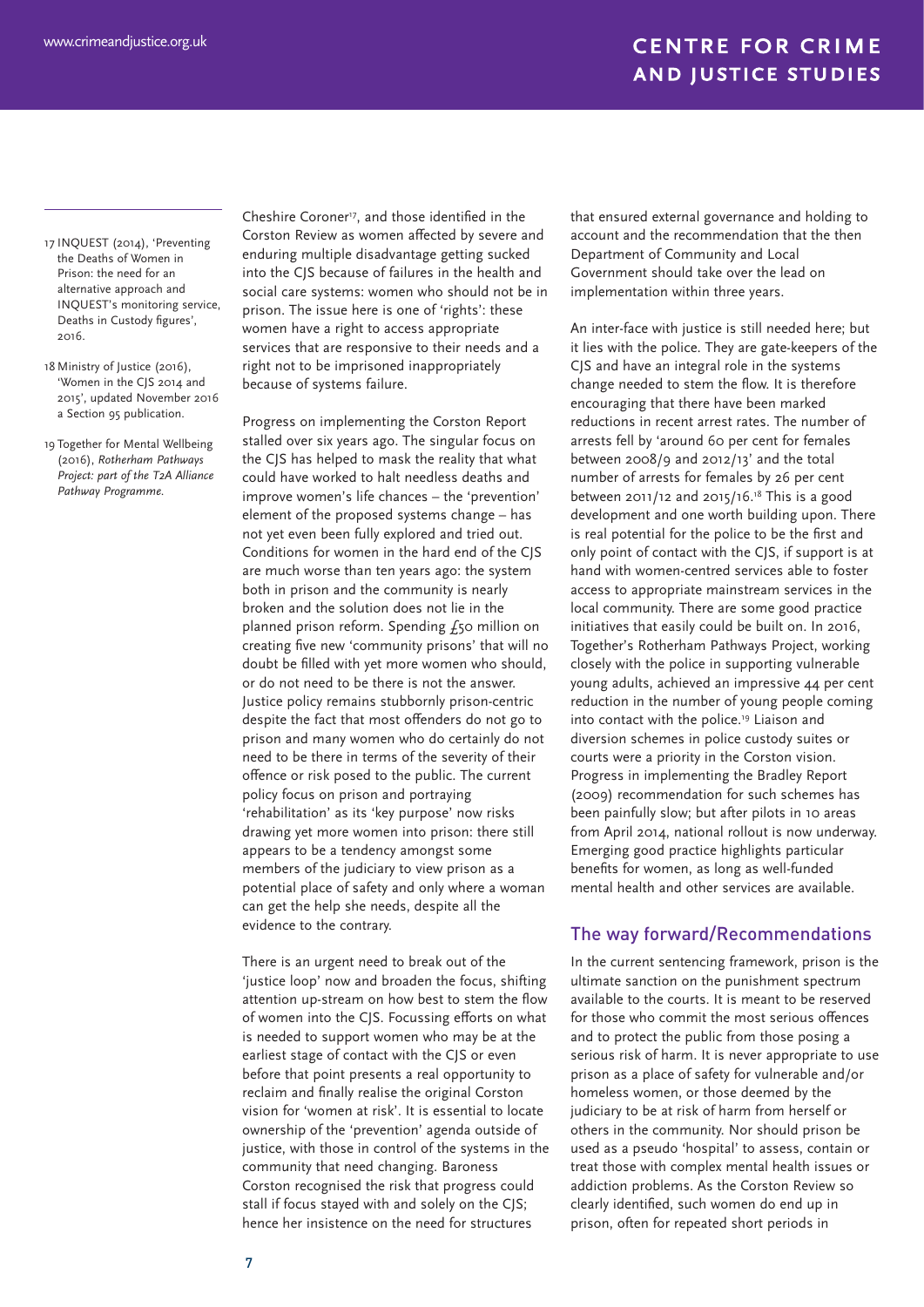custody and will continue to do so unless the focus finally shifts to prevention. This is a social justice issue: such women should not be sent to prison and they certainly do not deserve to die in prison. The locus for change has to be outside of the CJS and needs to be on improving and increasing woman-centred support and services in the community for women with extensive experience of abuse and trauma.

Recommendation 1: **A shift of focus is needed now away from sentencing and the CJS to 'whole system' thinking: the holistic, woman-centred, integrated approach identified in the Corston 'Blueprint', along with the delivery structures needed, that will help avoid needless and damaging contact with the CJS.**

There is a need for bold thinking now: the Corston vision that would see far fewer women imprisoned and save lives can be realised. The Blueprint and lessons learned from the last ten years help inform thinking on governance structures needed to deliver the systems change required. Appropriate ownership of the prevention agenda lies with the Department of Communities and Local Government (DCLG), leading the crossdepartmental group needed to drive and over-see delivery from the centre. Health should have a prominent role on the group; but not Offender Health. A strategic framework with clear deliverables is essential, with external monitoring and holding to account to ensure change happens. Alignment with the remit of the Minister for Women and Equalities would be helpful. The Women and Equalities Select Committee could have a role in over-seeing progress.

#### Recommendation 2: **The DCLG should have departmental ownership of the prevention agenda and the lead role, alongside the Department of Health, on the cross-departmental governance group.**

Local governance arrangements will be crucial in the development and delivery of the appropriate and accessible mainstream services needed. Local Authorities should have the lead role and Health and Well-being Boards, clinical commissioning groups, Public Health Teams and Community Safety Partnerships all need to be involved, as do Police and Crime Commissioners (PCCs). The metro Mayors and combined authorities coming on-stream represent a real opportunity to expedite delivery on the ground, especially where

there are devolved powers for health and social care as well as housing.

Recommendation 3: **Responsibility for expediting the 'whole system' approach needed to better support troubled women without criminalising them must be devolved to local communities and robust local governance arrangements put in place.**

PCCs have a particular contribution to make in supporting the 'whole system' approach. As gatekeepers of the CJS, front-line police can help limit contact with and progression through the system, not just with out of court disposals for low-level offending; but also by diverting women from prosecution. There are good examples of police working closely with long-established women centres, in referring women on for support rather than criminalising what in essence are often 'nuisance' behaviours. Such wrap around support can include help to access and engage with appropriate mainstream services. When that is not an option, proactive liaison and diversion from police custody suites can help stem the flow of women into the CJS.

Recommendation 4: **PCCs should maximise the potential for the police to divert troubled women away from prosecution whenever possible and, in any event, for police to be the only point of contact within the CJS for women with multiple complex needs who commit low-level offences.** 

Priority must be given to the work needed to rebuild, expand and nurture the network of holistic woman-centred projects at the heart of the Corston vision, reclaiming the original intent that work in local communities with women who may be at risk of getting caught up in the CJS is as vital as any support given to those already affected by the CJS. This is not about pitting one part of the women's sector against the other. As well as the network of women's projects, a range of specialist provision is needed too, such as safe accommodation for women escaping violence or women exiting prostitution. All have a role to play in working alongside mainstream services in the whole system approach.

The woman-centred projects are the glue that can help bring communities together, fostering relationships with and between mainstream services; bringing together too women and the services they need to navigate through, access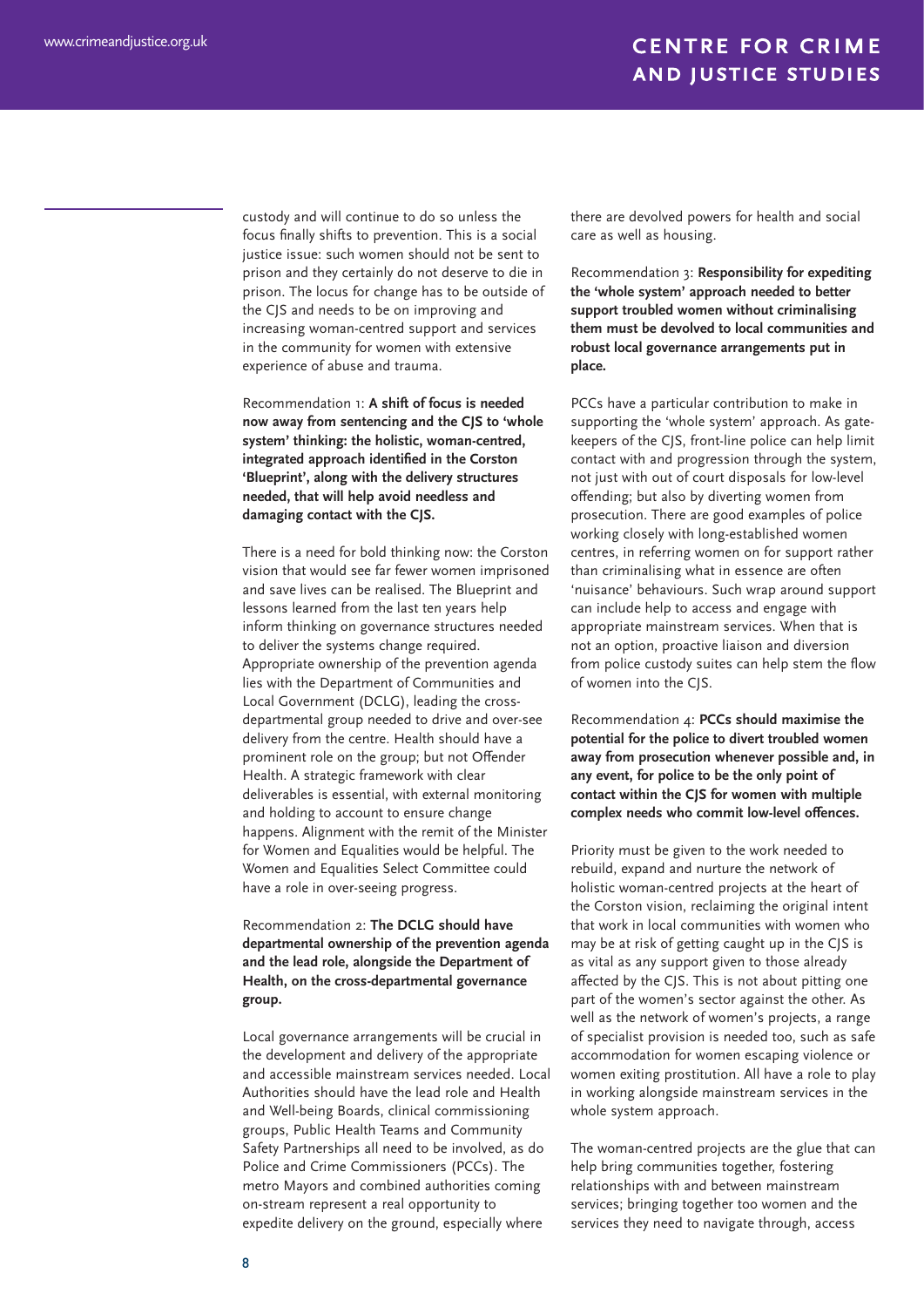20Women Centred Working (2016), Taking forward Women Centred Solutions (with a focus on public services); p 3.

21 Bashford, J., Professor Lord Patel of Bradford.,The Right Hon Hazel Blears, Howell, H., Hasan, S. (2017), 'Doing it Justice: Breaking Barriers to Criminal Justice Transformation', Dragongate Market Intelligence, 2017.

and engage with. As a recent assessment has argued: 'Woman centred thinking means building women's capabilities to find their own solutions, which can reduce demands upon statutory services, enrich communities and ultimately save lives'.20 It is important that women's projects are seen as equal partners at the local level and not just viewed as providers or commissioned services. They need a place at the table with public services, alongside the women with whom they work, to ensure their voice is heard and that there is co-production in the design, development and delivery of the gender sensitive services needed.

Recommendation 5: **The network of womancentred projects should be rebuilt, expanded and nurtured so that they are embedded in local communities. Their engagement as equal partners, along with others in the women's sector, in shaping the local strategy for women with multiple, complex needs and in the design, development and delivery of gender-sensitive health and social care provision is essential.**

The prevention component of the Corston vision can only be fully realised if key health and social care services are properly funded alongside those of the women's sector. A range of provision is needed, such as safe supported housing, mental health and drug and alcohol services, including residential options offering more intensive support; all designed to meet the specific needs of women affected by extensive experience of abuse and trauma. Full coverage of gender sensitive liaison and diversion schemes for those getting caught up in the CJS must be expedited too.

Funding of the women's sector projects and services must be ring-fenced, together with the woman-centred health and social care provision needed to realise the prevention vision. Accountability for the spend and deliverables achieved must be captured within the overall strategic framework, reflected in the local strategy and will need monitoring locally with central oversight. The systems change needed and the funding required may seem a big ask amidst the current climate of swingeing cuts and pressures on health and social care services. On the contrary, this is exactly the right time to confront the silo mentality of government departments' concern to fight for and defend their own budgets

at all costs, adopting instead a more cost-effective collaborative model. We need to look to creative ways to make sure money is where it needs to be to work better, achieve the best results and potentially realise sizeable overall savings.

Despite the cuts to the MoJ departmental budget there continues to be year on year waste of £millions spent on women's prisons, covering the costs incurred by unnecessary custodial remands and inappropriate prison sentences for women who should not be in prison at all. Re-directing resources into the community to fund the woman-centred services needed to prevent women getting sucked into the CJS at all or to stem the flow at the first point of contact will help to achieve this key element of the Corston vision. Realising that vision in full by restricting the women's prison population to those who, in the context of the current sentencing framework, are defined as really needing to be there: high risk women committing serious offences who pose a risk of harm to others, would save many more £millions in the longer term. Giving immediate priority to the prevention agenda avoids any risk of slipping back into an over-focus on women more entrenched in the 'justice loop'; but there is a good argument for a devolved approach to the whole of the CJS in the slightly longer term. Such 'justice reinvestment' on a grand scale could secure the radical and comprehensive system change sought by the Corston Review.<sup>21</sup>

Recommendation 6: **The £50 million earmarked for building five new 'community prisons' for women, supplemented if necessary by some of the proceeds from the sale of HMP Holloway, should be re-directed by the Treasury from the MoJ to the DCLG led cross-departmental governance group for local devolvement to initially resource the work on prevention ahead of more wholesale local ownership of justice issues.**

The changing environment and closer community engagement created by the whole systems approach and devolvement brings with it the need to look more broadly at penal policy. Realising the systems change proposed by the Corston Review and its contention 'prison is not the right place for women offenders who pose no risk to the public' has implications in particular for women at the far end of the justice spectrum. There are relatively few serious high risk women offenders: it is imperative that they are considered and not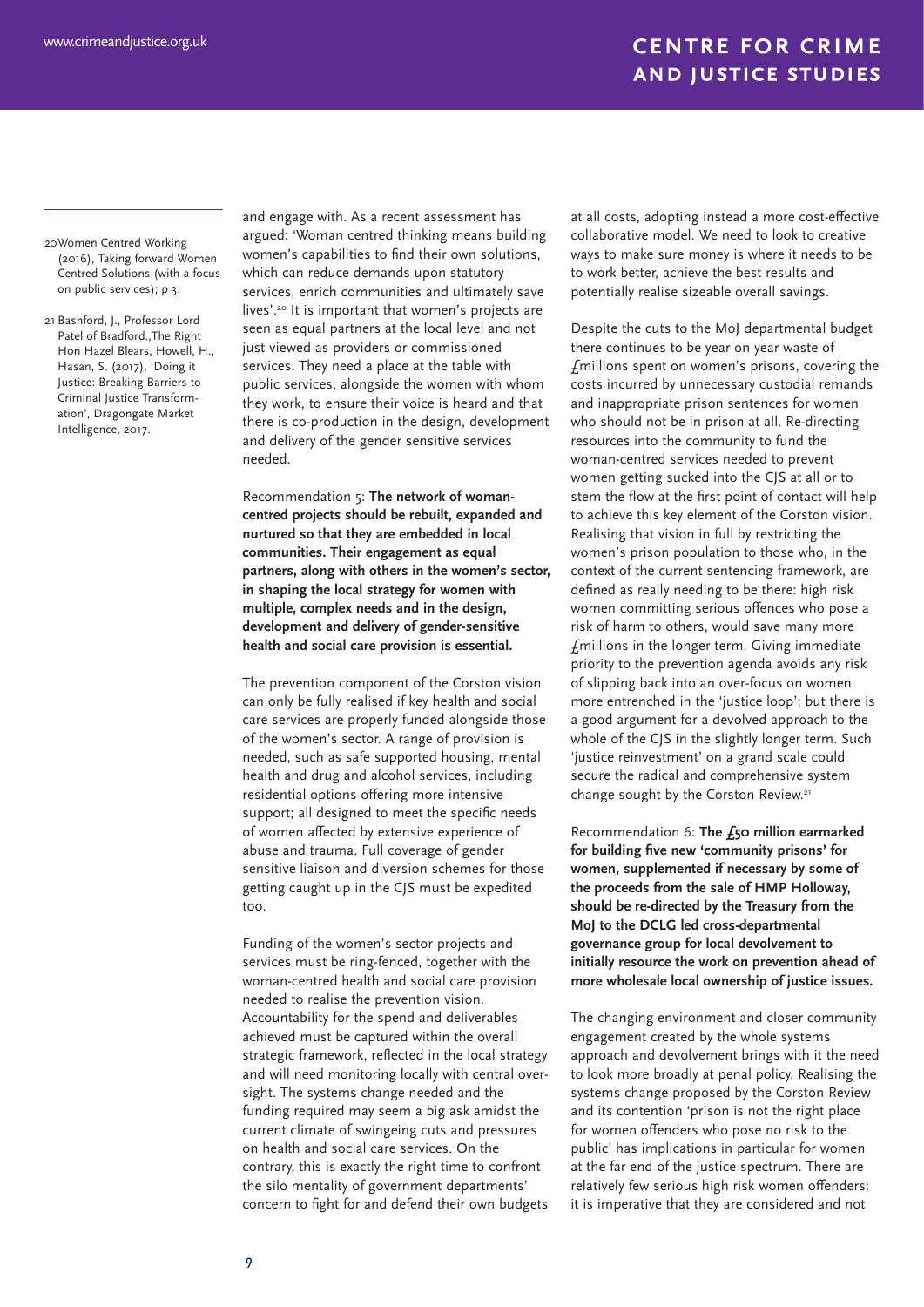22Justice Committee (2013), 'Women Offenders after the Corston Report', London: The Stationery Office, p. 39.

- 23 The Correctional Services Accreditation Panel Report, 2009-2010 (March 2010), accreditation of CARE: Choices, Actions, Relationships, Emotions, p15, London: Ministry of Justice.
- 24NHS England & NOMS (2015), 'The Offender Personality Disorder Pathway, Offender Personality Disorder Programme from 2011, Gateway reference 04272', Department of Health & NOMS.

lost in the system. The Justice Select Committee in 2013 highlighted the fact that only 3.2 per cent of the women's prison population – 3,893 on 1 May 2013 – were assessed as posing 'a high or very high risk of harm to other people'.22 That equates to around 125 women at most.

Current penal policy, unchanged for many years, has prison – a type of total institution cut off from the wider community – as its most severe sanction: punishment by loss of liberty and removal from society. The intent is that protection of the public is assured while a serious offender is imprisoned and that risk of harm and of re-offending hopefully reduced during 'rehabilitation', where activities, attendance at programmes and behaviours are monitored and assessed. Economies of scale have tended to dictate a preference for large rather than small prison sites. The current system has never worked well for the relatively few serious, high risk women: small numbers are not easily managed in the prison system. Generally they are held further from home than men; can find it difficult to access relevant activities and gender-specific programmes like CARE23 and can get caught up in the tensions created when prison as punishment is aligned with treatment needs.<sup>24</sup>

It is time for a radical re-think. Removing the use of short sentences as a sentencing option is the way to curtail the continuing inappropriate use of prison for low risk women who re-offend. Thinking needs to shift away from the traditional, out-dated concept of prison and focus on exploring what a twenty-first century environment designed for women in need of some form of containment might look like. Public protection

needs to be addressed; but now new technology makes security in the form of locks, bolts and bars largely redundant, any secure confinement would bear little resemblance to a prison in its internal and exterior design. Thinking outside of the 'justice loop', there is the potential to see a small contained unit as having a place in and of the community. It could, for instance, be sited alongside community woman-centred projects, be trauma-informed in its ethos, be external facing rather than insular, drawing in the support and services needed. As an integral part of the community, access to any courses or accredited programmes needed could be sourced externally. The opportunity for such an innovative approach is one that must be grasped.

Recommendation 7: **Urgent attention must be given to the need to curtail the inappropriate use of imprisonment for low risk women offenders and to improve the response to the relatively few serious high risk women judged as requiring secure confinement. A rethink on penal policy is required to ensure containment for such women is proportionate, makes best use of new technology and provides an environment that meets their specific needs.**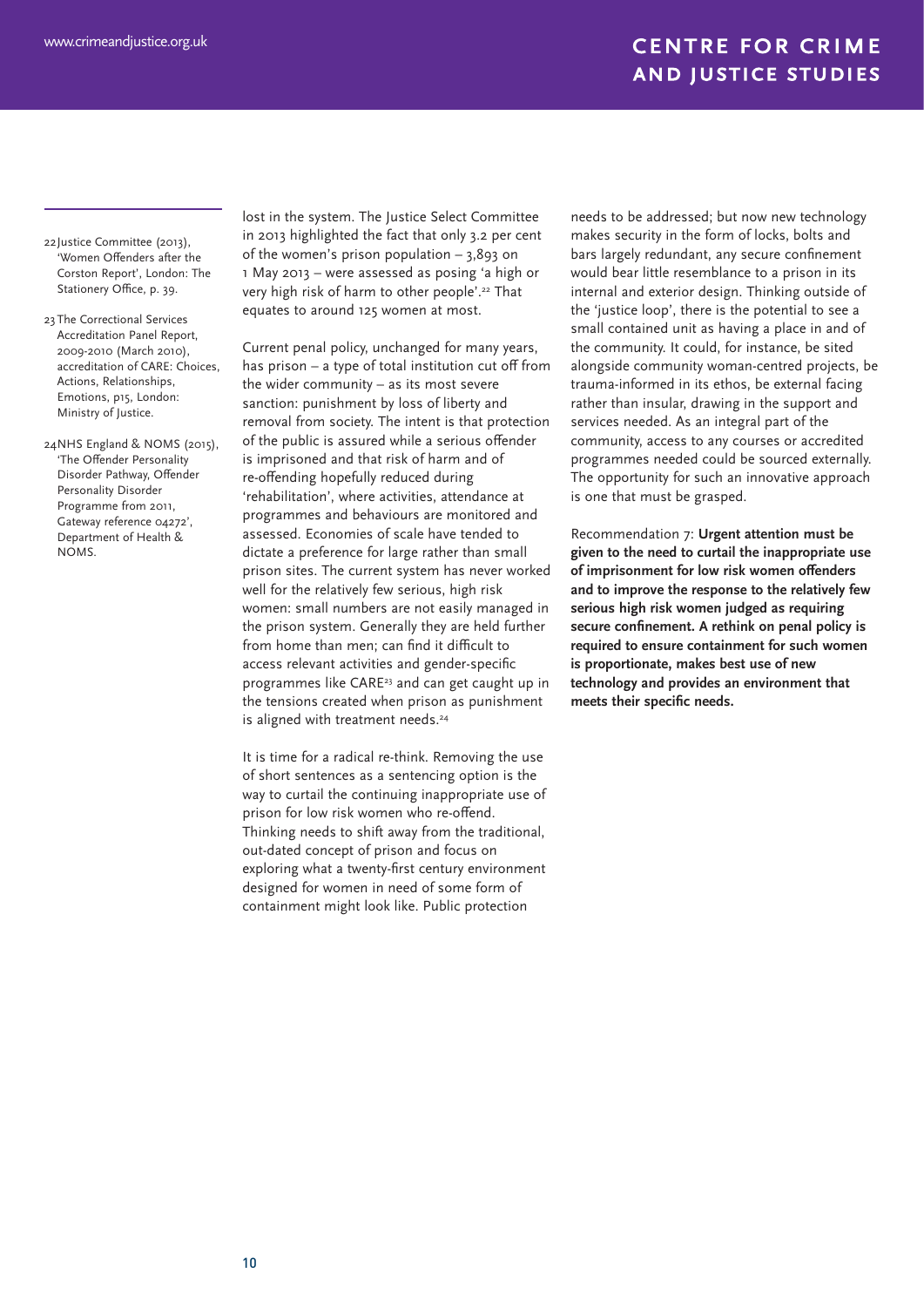# About the author

After a career in the voluntary sector and probation service, including working in HMP Holloway during the 1990s, **Liz Hogarth** became the Ministry of Justice policy lead on women in the criminal justice system from 2002. She worked closely with

Baroness Corston during her review and on the implementation of the Corston Report recommendations. She was awarded an OBE in 2008 for services to women offenders. Now retired she continues to advocate for the reforms called for by Baroness Corston, working in a voluntary capacity alongside others in the voluntary sector.